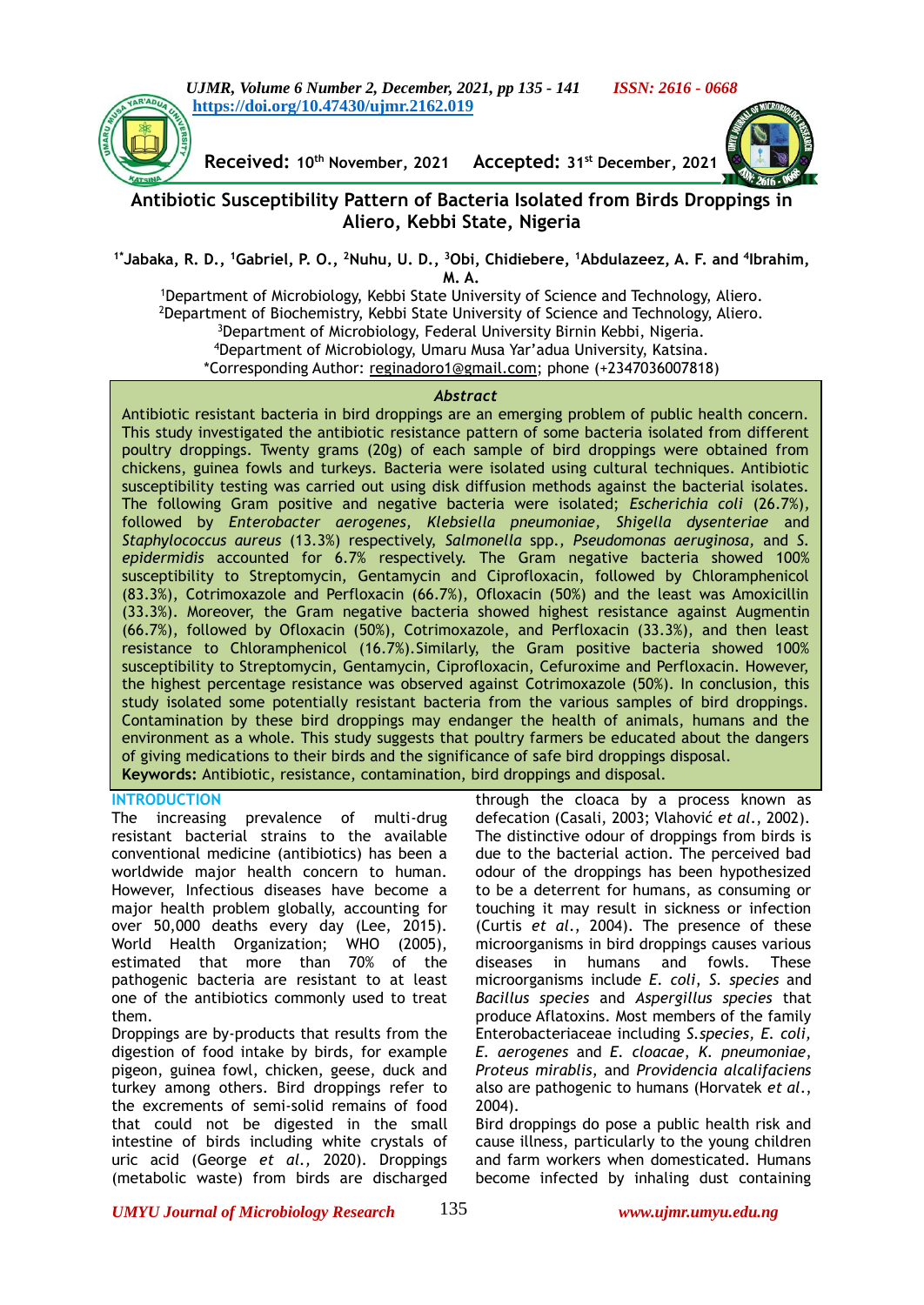dried feces, urine, or respiratory secretions of infected birds (Chang *et al*., 2004). Most poultry famers in Aliero town may be creating health hazard through abuse of antibiotics in their farms and improper disposal of bird's droppings, for this reason, the aim of this research was to isolate, identify and determine the antimicrobial pattern of bacteria from different bird droppings in some selected farms in Aliero town, Kebbi State.

### **MATERIALS AND METHODS**

### **Study Area:**

This research work was carried in town of Aliero Local Government Area of Kebbi state. Aliero is a townin Kebbi State, located on the Jega-Sokoto route. Between latitude 12°16′42″N and longitude 4°27′6″E, in the south east Kebbi State. Aliero is a combination of names of two great Fulani Scholars Ali and Yero. It covers 350 km² area and has a population of 65,973 according to the 2006 national census. The rainy seasonin Aliero is hot, oppressive, and mostly cloudy, whereas the dry season is hot humid and partly cloudy. The temperature ranges from 65°F to 104°F throughout the year, with temperature rarely falling below 61°F or rising over 108°F. from March 11 to May 16 the hot season last 2.1 months, with an average daily high temperature over 101°F (Omoleke *et al*., 2018).

## **Sample Collection**

Twenty grams (20g) each of droppings from chicken, guinea fowls and turkeys from some poultry farms within Aliero metropolis, were collected in a sterile duplicate sampling bottles and labeled appropriately with the source, time and date of collection. It was transported to Microbiology Laboratory, Faculty of Life Sciences, Kebbi State University of Science and Technology, Aliero, Nigeria. The droppings were air dried for 48 hours following the method of Ebana *et al*. (2017).

## **Samples processing**

Ten (10g) grams of each sample was diluted in 100ml of normal saline, from where serial dilution was carried out using 1ml transfer. Eight test tubes containing 9ml of sterile distilled water was arranged in a test tube rack and labeled as  $10^1$ ,  $10^2$  up to  $10^6$  respectively. 1ml of the homogenate was added to tube 10<sup>1</sup> it was mixed and 1ml was transferred from 10<sup>1</sup> to  $10<sup>2</sup>$ , the same procedure was repeated serially up to tube  $10^8$  dilution factor. Exactly 0.1ml aliquots from the  $10^4$ ,  $10^5$  and  $10^6$  tubes were aseptically inoculated onto sterile plates of Nutrient Agar, Salmonella Shigella Agar, Eosin Methylene Blue Agar and MacConkey Agar using

surface plating method of inoculation. The Nutrient agar plates were incubated at  $37^{\circ}$ C for 24 hours. After the incubation period, plates with distinct colonies were counted and recorded as CFU/g. The colonies were sub cultured on sterile nutrient agar plates to obtain pure isolates.

### **Characterization and Identification of Bacterial Isolates**

The bacterial isolates were characterized on the basis of their colonial morphology, and cellular morphology through Gram's staining as described by Cheesbrough (2006). Furthermore, standard biochemical tests (Indole, Oxidase, Catalase, Urease, Coagulase, MR-VP, Citrate utilization, Motility, and Sugar fermentation) were carried out and used to describe bacterial isolates and suggestive name was giving to each isolate according to Cheesbrough (2006).

### **Antibiotic Sensitivity Test**

Antimicrobial susceptibility was determined by disk diffusion method on Muller-Hinton agar, as described by Kirby-Bauer, in accordance with the guidelines of the Clinical and Laboratory Standards Institute (CLSI, 2019). The isolates were tested against various commercial antibiotics. Cultures were grown overnight on Nutrient Agar and incubated at 37 °C. The overnight cultures were suspended in Swab stick tube containing saline solution and adjusted to a turbidity of 0.5 McFarland scale. The cultures were inoculated on Mueller Hinton Agar plates using a sterile cotton swab stick. After 30 minutes, a multiantibiotic disc was placed on the plates using sterile forceps and was incubated at 37 °C for 18-24 hours. After the incubation period, the diameter of inhibition zones was measured and compared with interpretive chart proposed by the 'Performance Standards for Antimicrobial Disk Susceptibility Tests' which was classified as resistant, intermediate, or susceptible (CLSI, 2019).

### **RESULTS**

Based on the result obtained, Tabled 1, revealed that dilution factor  $(10^1)$  of sample A, B, C and D has the highest colony count of 8.0×10<sup>3</sup>, 4.4×10<sup>3</sup>, 6.2×10<sup>3</sup> and 8.0×10<sup>3</sup> (CFU/g), followed by dilution factor  $(10^3)$  of sample A, B, C and D with total colony count of  $6.6 \times 10^5$ , 4.2×10<sup>5</sup>, 4.4×10<sup>5</sup> and 6.2×10<sup>5</sup> (CFU/g), the least was found to be dilution factor  $(10<sup>5</sup>)$  of sample A, B, C and D with total colony count of 4.4×10<sup>7</sup>, 2.6×10<sup>7</sup>, 4.0×10<sup>7</sup> and 4.8×10<sup>7</sup> (CFU/g) respectively.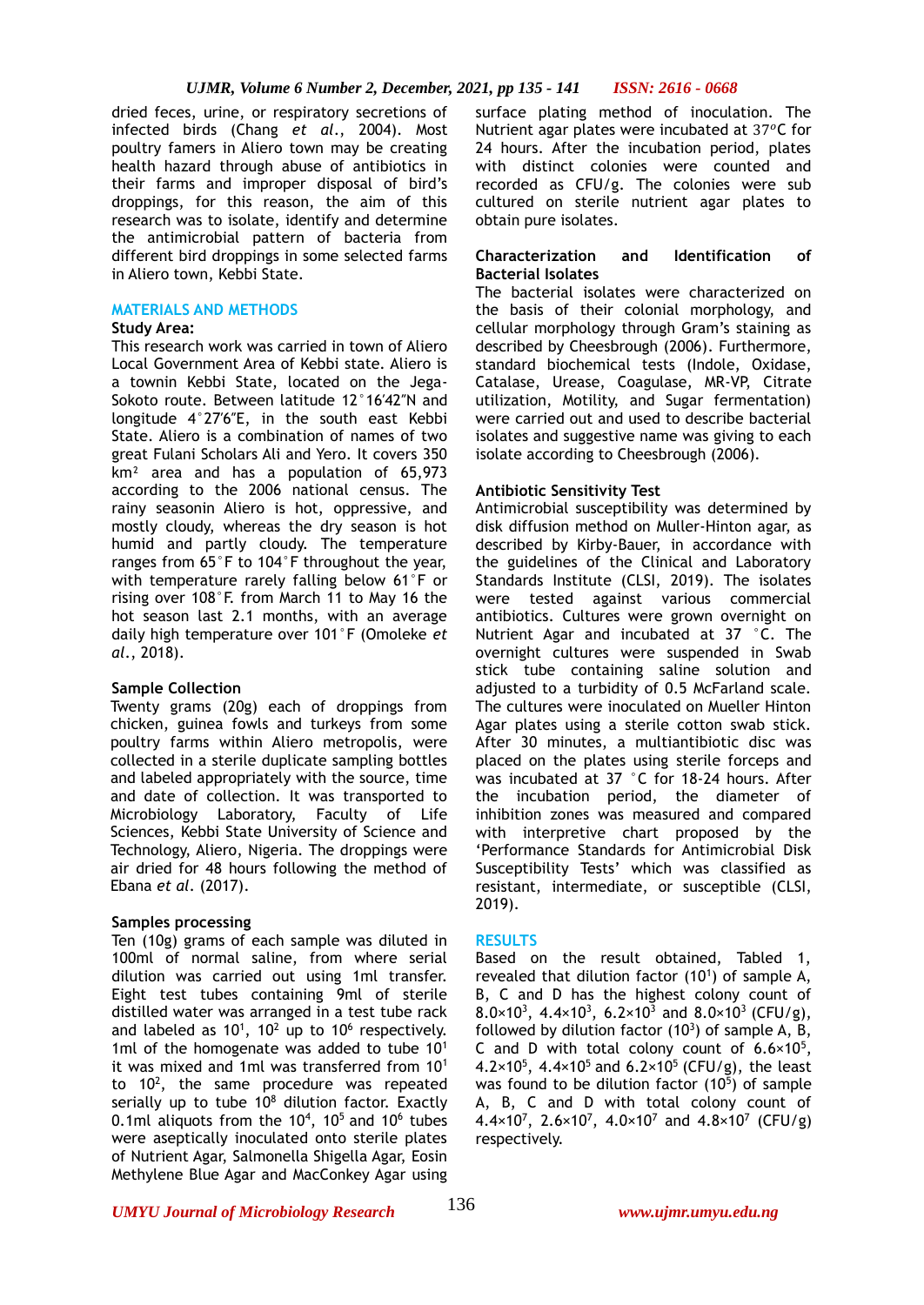*UJMR, Volume 6 Number 2, December, 2021, pp 135 - 141 ISSN: 2616 - 0668*

| Sample | <b>Dilution</b><br>factor | No. of colonies | <b>Bacterial</b><br>colony<br>count (CFU/g) | Mean±SD          |
|--------|---------------------------|-----------------|---------------------------------------------|------------------|
| A      | $10^{-1}$                 | 80              | $8.0 \times 10^{2}$                         |                  |
|        | $10^{-3}$                 | 66              | $6.6 \times 10^{4}$                         | $63.3 \pm 18.14$ |
|        | $10^{-5}$                 | 44              | $4.4 \times 10^{6}$                         |                  |
| В      | $10^{-1}$                 | 44              | $4.4 \times 10^{2}$                         |                  |
|        | $10^{-3}$                 | 42              | $4.2 \times 10^{4}$                         | $37.3 \pm 9.86$  |
|        | $10^{-5}$                 | 26              | $2.6 \times 10^{6}$                         |                  |
|        | $10^{-1}$                 | 62              | $6.2 \times 10^{2}$                         |                  |
|        | $10^{-3}$                 | 44              | $4.4 \times 10^{4}$                         | $48.6 \pm 11.71$ |
|        | $10^{-5}$                 | 40              | $4.0 \times 10^{6}$                         |                  |
| D      | $10^{-1}$                 | 80              | $8.0 \times 10^{2}$                         |                  |
|        | $10^{-3}$                 | 62              | $6.2 \times 10^{4}$                         | $63.3 \pm 16.04$ |
|        | $10^{-5}$                 | 48              | $4.8 \times 10^{6}$                         |                  |

**Table 1: Total plate count of bacteria isolated from different bird droppings in some selected farms in Aliero Metropolis, Kebbi State**

Key: CFU/g (Colony forming unit per gram), SD (Standard deviation)

Table 2 shows bacteria isolated from different bird droppings from selected poultry farms in Aliero town, Kebbi State, *Escherichia coli* and *S. aureus* were isolated from all the three bird samples, while *K. pneumoniae, S. dysenteriae*  and *E. aerogenes* were isolated from chicken and guinea fowl and *S. epidermidis* and *Salmonella* spp from Turkey droppings only. The Frequency and Percentage occurrence of

bacteria isolated from the bird droppings showed that *E. coli* had the highest percentage of occurrence 4 (26.7%) followed by *K. pneumonia*, *E. aerogenes*, *S. dysenteriae* and *S. aureus* 2 (13.3%). The lowest were *S. epidermidis*, *P. aeruginosa* and *E. aerogenes* with 1(6.7%) frequency and percentage occurrence respectively.

**Table 2: Frequency and Percentage of occurrence of Bacteria isolated from Birds droppings in some selected Poultry Farms in Aliero town**

| Poultry birds | <b>Bacterial species</b> | Frequency (n=15) | Percentage (%) |
|---------------|--------------------------|------------------|----------------|
| Chicken       | E. coli                  |                  | 26.7           |
|               | K. pneumoniae            |                  | 13.3           |
|               | S. aureus                |                  | 13.3           |
|               | S. dysentriae            |                  | 13.3           |
|               | E. aerogenes             |                  | 13.3           |
| Guinea fowl   | K. pneumoniae            |                  |                |
|               | E. coli                  |                  |                |
|               | E. aerogenes             |                  |                |
|               | S. dysenteriae           |                  |                |
|               | S. aureus                |                  |                |
| Turkey        | S. typhimurium           |                  | 6.7            |
|               | S. epidermidis           |                  | 6.7            |
|               | S. aureus                |                  |                |
|               | P. aeruginosa            |                  | 6.7            |
|               | Total                    | 15               | 100            |

Table 3, result showed the susceptibility profile of Gram negative bacteria. The Gram negative bacteria showed 100% susceptibility to Streptomycin, Gentamycin and Ciprofloxacin, followed by Chloramphenicol (83.3%), Cotrimoxazole and Perfloxacin (66.7%), Ofloxacin (50%) and the least was Amoxicillin (33.3%). Moreover, the Gram negative bacteria showed highest resistance against Augmentin (66.7%), followed by Ofloxacin (50%), Cotrimoxazole, and Perfloxacin (33.3%), and then least resistance to Chloramphenicol (16.7%).

Similarly, the Gram positive bacteria showed 100% susceptibility to Streptomycin, Gentamycin, Ciprofloxacin, Cefuroxime and Perfloxacin. However, the highest percentage resistance was observed against Cotrimoxazole (50%) as presented in Table 4.

*UMYU Journal of Microbiology Research www.ujmr.umyu.edu.ng*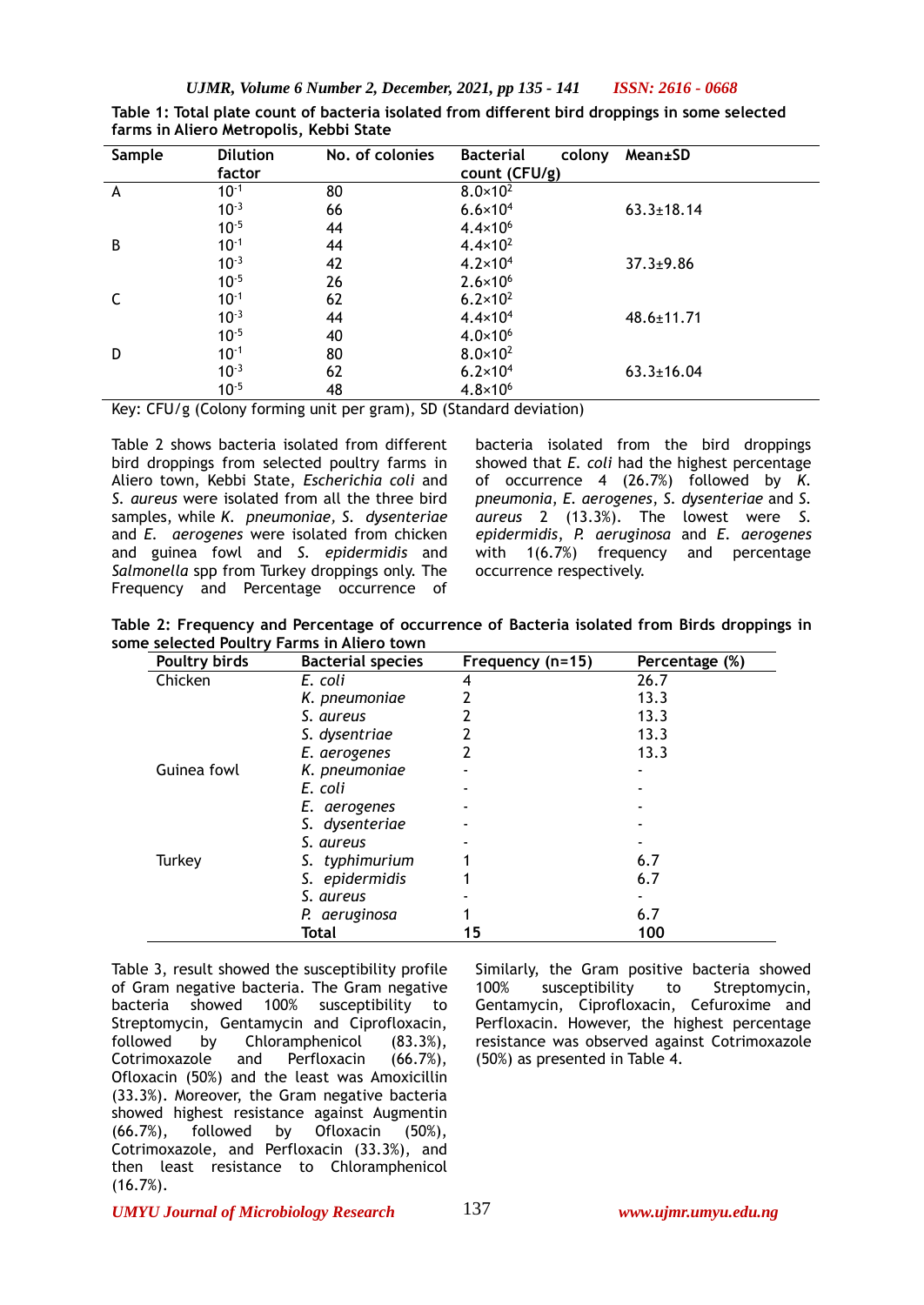|                 |         |               | Zones of inhibition (mm) against each isolate |               |               |              |                  |              |
|-----------------|---------|---------------|-----------------------------------------------|---------------|---------------|--------------|------------------|--------------|
| Antibiotics     | E. coli | P. aeruginosa | Salmonella spp                                | S. dysentriae | K. pneumoniae | E. aerogenes | % susceptibility | % Resistance |
| S $(30\mu g)$   | 26.00   | 26.00         | 23.00                                         | 26.00         | 26.00         | 25.00        | 100              | 0.00         |
| $CN(10\mu g)$   | 26.00   | 26.00         | 26.00                                         | 23.00         | 26.00         | 26.00        | 100              | 0.00         |
| $AU(25\mu g)$   | 0.00    | 0.00          | 15.00                                         | 0.00          | 17.00         | 0.00         | 33.3             | 66.7         |
| $SXT(30\mu g)$  | 20.00   | 23.00         | 0.00                                          | 20.00         | 0.00          | 21.00        | 66.7             | 33.3         |
| AM $(30\mu g)$  | 0.00    | 0.00          | 0.00                                          | 0.00          | 0.00          | 0.00         | 0.00             | 0.00         |
| $CPX(10\mu g)$  | 26.00   | 23.00         | 23.00                                         | 26.00         | 23.00         | 25.00        | 100              | 0.00         |
| OFX $(30\mu g)$ | 0.00    | 19.00         | 23.00                                         | 0.00          | 15.00         | 0.00         | 50               | 50           |
| $CH(30\mu g)$   | 26.00   | 16.00         | 23.00                                         | 26.00         | 0.00          | 25.00        | 83.3             | 16.7         |
| SP $(10\mu g)$  | 0.00    | 0.00          | 0.00                                          | 0.00          | 0.00          | 0.00         | 0.00             | 0.00         |
| PER $(10\mu g)$ | 0.00    | 19.00         | 23.00                                         | 23.00         | 17.00         | 0.00         | 66.7             | 33.3         |

**Table 3: Percentage Susceptibility and non-Susceptibility pattern of gram negative bacteria isolated from Birds droppings in some selected Poultry Farms in Aliero Metropolis**

Key: S (streptomycin), CN (gentamycin), AU (augmentin), SXT (Cotrimoxazole), AM (amoxacilin), CPX (ciprofloxacin), OFX (Tarivid/Ofloxacin), CH (chloramphenicol), SP (sparfloxacin) and PEF (perfloxacin)

**Table 4: Percentage Susceptibility and non-susceptibility pattern of Gram positive bacteria isolated from Birds dropping in some selected Poultry Farms in Aliero Metropolis**

|                      | Zones of inhibition (mm) against each isolate |       |                  |              |  |
|----------------------|-----------------------------------------------|-------|------------------|--------------|--|
| Antibiotics          |                                               |       | % Susceptibility | % Resistance |  |
|                      | S. epidermidis<br>S. aureus                   |       |                  |              |  |
| Streptomycin (30ug)  | 26.00                                         | 26.00 | 100              | 0.00         |  |
| Gentamicin (10ug)    | 23.00                                         | 26.00 | 100              | 0.00         |  |
| Ampiclox (30ug)      | 0.00                                          | 0.00  | 0.00             | 0.00         |  |
| Cotrimoxazole (30ug) | 21.00                                         | 0.00  | 50               | 50           |  |
| Amoxacilin (30ug)    | 0.00                                          | 0.00  | 0.00             | 0.00         |  |
| Ciprofloxacin (10ug) | 26.00                                         | 26.00 | 100              | 0.00         |  |
| Cefuroxime (20ug)    | 19.00                                         | 22.00 | 100              | 0.00         |  |
| Rocephin (30ug)      | 0.00                                          | 0.00  | 0.00             | 0.00         |  |
| Erythromycin (19ug)  | 0.00                                          | 0.00  | 0.00             | 0.00         |  |
| Perfloxacin (10ug)   | 26.00                                         | 19.00 | 100              | 0.00         |  |
|                      |                                               |       |                  |              |  |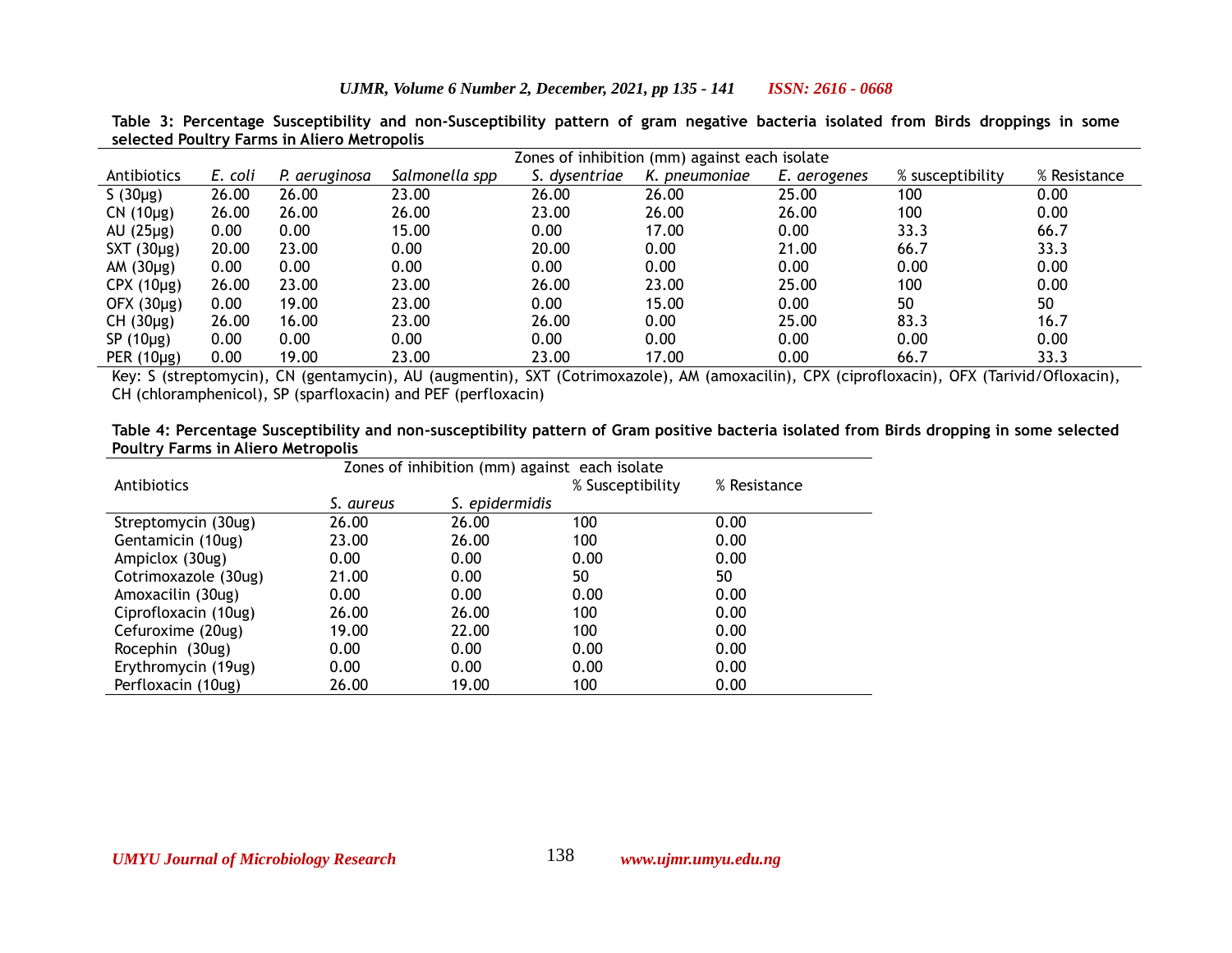# **DISCUSSION**

Infectious diseases, threaten lives of millions of people around the world. Bacterial infection is on the increase all over the world and pandemic, poor hygiene, overcrowding and resistance to conventional antimicrobials among other factors have led to increased prevalence of bacterial infections (Oyewole*et al.,* 2010).

This research recorded a high bacteria colony count of  $8.0 \times 10^2$  (CFU/g) and the least was found to be  $2.6 \times 10^6$  (CFU/g) from different samples of bird dropping. Likewise, high bacteria count was also reported by Adegunloye (2006) who recorded a total bacteria count isolated from bird droppings ranging from 9.35 $\times$ 10<sup>7</sup> to 10.58 $\times$ 10<sup>7</sup> CFU/g in broilers while 10.05×10<sup>7</sup> CFU/g was observed in free range chicken. It was stated that the high colony count might be attributed to constant contact between feed, poultry birds and faecal droppings (Vellinga and Van Loock, 2002). Environmental contamination or contamination from the feed or water taken in by the birds may also serve as a contributing factor.

Among various bird droppings, this study discovered potentially resistant types of bacteria. The spread of these bird droppings could endanger the health of other animals, humans, and the environment as a whole.*E. coli, P. aeruginosa, K. pneumonia, E. aerogenes, S. typhimurium, P. Mirabilis, S. dysenteriae, S. aureus* and *S. epidermidis* were isolated from this research. Similar species of bacteria: *E. coli, E. spp., S. spp., P. spp., S. spp.,* and *K. pneumonia* were also isolated by Frazier and Westhoff (2003); Adegunloye, (2006); Frazier and Westhoff, (2003), a total of 10 bacterial isolates, including those of the family enterobacterioceae which can be highly pathogenic were isolated. The bacteria present in the droppings may be traced to a few sources; feed, cage or nest, normal intestinal flora, feeding water and air borne organisms.

In this study, *E. coli* (26.7%) was the most frequently isolated bacteria. This is consistent with Adegunloye's findings (2006), who stated that *E. coli* are a natural inhabitant of the gut of birds but can become a problem through poor husbandry. Similarly, *K. pneumonia*, *P. aeruginosa*, *S. typhi*, *P. mirabilis*, *E. aerogenes*  and *S. dysenteriae* have also been isolated from poultry droppings by Ngodigha and Owen (2009) and Omojowo and Omojasola (2013), it was stated that presence of these organisms is an indication to possible diseases and pollutions and may have an effect on the soil ecological balance. It is also an indication of recent faecal pollution.

Antibiotic susceptibility testing was performed on bacterial isolates with antibiotics impregnated disc which include; Gentamycin, Streptomycin, Ampiclox, Cotrimoxazole, Amoxicillin, Ciprofloxacin, Augmentin, Ofloxacin, Chloramphenicol, Perfloxacin, and Erythromycin.

This study observed a higher susceptibility of Streptomycin , Gentamycin and Ciprofloxacin antibiotics(100%) against Gram negative bacteria, followed by Chloramphenicol (83.3%), Cotrimoxazole and Perfloxacin (66.7%), Ofloxacin (50%) and the least was Amoxicillin (33.3). likewise Augmentin showed the highest resistance against Gram negative bacteria with (66.7%), followed by Ofloxacin (50%), Cotrimoxazole, and Perfloxacin (33.3%), and Chloramphenicol (83.3%). More so, Streptomycin, Gentamycin, Ciprofloxacin, Zinnacef and Perfloxacin showed the highest (100%) susceptibility against Gram positive bacteria, the least was Cotrimoxazole (50%). However, the highest percentage resistance was observed against Cotrimoxazole (50%) drug whereas; Ampiclox, Amoxicillin, Rocephin and Erythromycin were the least effective antibiotics against the bacteria respectively. This result is in accordance with the findings of Ajayi and Omoya (2017) who isolated *E. coli* from chicken dropping with 100% resistance to some (Amoxicillin and Augmentin) antibiotics however, it was highly sensitive to Streptomycin. Similarly, Elsayed *et al.* (2016) isolated *P. aeruginosa* from poultry farm and showed resistance to some of the antibiotics tested (Amoxicillin 100%, Chloramphenicol 80% and Gentamycin 85%). Ejeh *et al.,* (2017), equally isolated *Salmonella spp.* from chicken dropping and tested with a high resistance to Amoxicillin, 100% resistance to Cotrimoxazole and showed 100% sensitivity to Ciprofloxacin. Rahimi *et al.* (2016) isolated *Shigella spp.* from turkey dropping and shown high resistance to Gentamycin 100% and Amoxicillin 84.61%.Similarly, Mwambete and Stephen, (2015) isolated *K. pneumonia* from chicken dropping and observed resistance to Chloramphenicol 13.3% and Amoxicillin 46.4%. More so, related findings of Hanning*et al.,* (2012) isolated *S. aureus* from retailer chicken dropping which showed high resistance to Amoxicillin 100% and Erythromycin 11.7%. Good number of risk factors may be the reason

behind the high prevalence and resistance of bacteria, some of the risk factors include direct exposure to outer environment during heat season, contaminated water and be contaminated feed. Misuse of antibiotics on humans, birds and other animals might have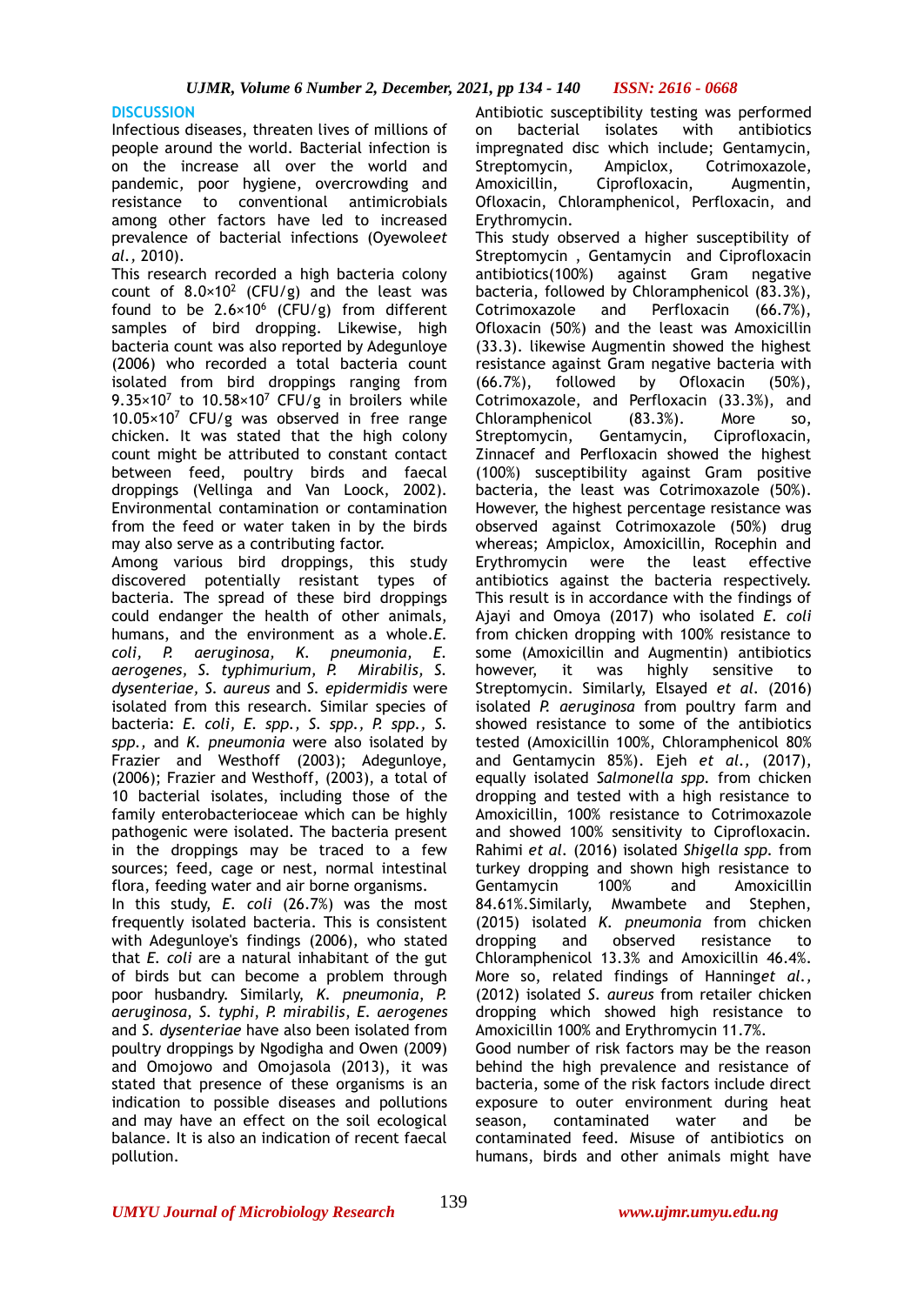attributed to the resistant strains of bacteria isolated in this research. Some of the poultry famers have the habit of drug administration to birds and animals without prescription or proper laydown rules of administration. Proper sensitization by poultry farmers, appropriate administration of drugs to birds and proper bird droppings disposal may help in reducing the circulation of resistant strains of bacteria pathogen within the environment. Similarly WHO, (2020) also stated that the main drivers of antimicrobial resistance include the misuse and overuse of antimicrobials; lack of access to clean water, sanitation and hygiene (WASH) for both humans and animals; poor infection and disease prevention and control in health-care facilities and farms; poor access to quality, affordable medicines, vaccines and diagnostics; lack of awareness and knowledge; and lack of enforcement of legislation.

### **REFERENCES**

- Adegunloye, D.V. (2006). Microorganisms Associated with Poultry Feces. *Journal of Food*, *Agriculture and Environment*4, 41-42.
- Ajayi, M. D. and Omoya, F. G. (2017). *Lactobacillus agilis* is an important component of the pigeon gut flora. *Journal of Applied Microbiology 91*, 488–491.
- Casali A.K, Goulart L, Rosa e Silva L.K, Ribeiro A.M, Amaral A.A, Alves S.H, Schrank A, Meyer W, and Vainstein M.H (2003). Molecular typing of clinical and environmental *Cryptococcus neoformans* isolates in the Brazilian state Rio Grande do Sul. *FEMS Yeast Res* 3(4)[:405-15](tel:405-15)
- Chang, W. N., Huang, C. R., Lei, C. B., Lee, P. Y., Chien, C. C. and Chang, H. W. (2004). Serotypes of clinical cerebrospinal fluid *Cryptococcus neoformans* isolates from Southern Taiwan. *Japan Journal of Infectious Diseases* 57, 113-115.
- Cheesbrough, M. (2006). *Medical Laboratory Manual for Tropical Countries*.Microbiology 2, 1st edition. English Language Book Society, London.
- Clapp, J. B., Bevan, R. M. and Singleton, I. (2012). Avian Urine: It's Potential as a Non-Invasive Biomonitor of Environmental Metal Exposure in Birds. 223(7)[:3923](tel:3923)[-3938.](tel:3938)
- Clinical and Laboratory Standards Institute (CLSI) (2019). Performance standard for antimicrobial susceptibility testing standards M02, M07, and M11. 29th

#### **CONCLUSION**

This research has isolated some bacteria from bird droppings, thus the fact cannot be overemphasized as bird droppings if not properly handle, may pose a public health hazard to humans and the environment if their droppings accumulate in one place for long, this study also revealed that *Staphylococcus aureus* and *E. coli* were tested to be resistant to most antibiotics that was supposed to affect them. Antibiotic resistant bacteria should be closely monitored in our environment, further research is also necessary on the genetic basis of antibiotic resistant human pathogenic bacteria from different bird droppings. Therefore, poultry farmers need to be aware of the potential health risk of discharging poultry waste into the environment without treatment.

edition. Pp. 10-25

- Crouch, N. M. A., Lynch, V. M. and Clarke, J. A. [\(2019\)](tel:2019). A re-evaluation of the chemical composition of avian urinary excreta. *J. Ornithol.* [161:](tel:161)17-24.
- Curtis, V., Aunger, R. and Rabie, T. (2004). Evidence that disgust evolved to protect from risk of disease. *Biological Science* 271(4), 131–3.
- Ebana, R. U. B., Edet, U. O., Ekanemesang, U. M. and Effiong, O. O. (2017). Physicochemical characterization of palm mill oil effluent and bioremediation of impacted soil. *Asian Journal of Environment and Ecology.* 2(1), 1-9.
- EbrahimRahimi., FarzanehShirazi and FahamKhamesipour (2016). Isolation and Study of the Antibiotic Resistance Properties of Shigella Species in Meat and Meat Products. *Journal of Food Processing and Preservation*. 41(3), [e12947.](tel:12947)
- Ejeh, R., Ghazikhanian, G. Y., Shivaprasad, H. L., Barr, B. C. and Bland, M. B. (2017). *Streptococcus bovis* Infection in Turkey Poults. *Avian Pathology 26*, 433-439.
- Elsayed, B. E., Fermer, C., Lindberg, A., Saarinen, E. and Gunnarsson, A. (2016). Molecular Typing of Isolates of *Clostridium perfringens* from Healthy and Diseased Poultry. *Veterinary Microbiology 94*, 225-235.
- Frazier, W. C. and Westhoff, D. C. (2003). *Food Microbiology*. 18th Edition, Tata McGraw Hill, Inc, New York.